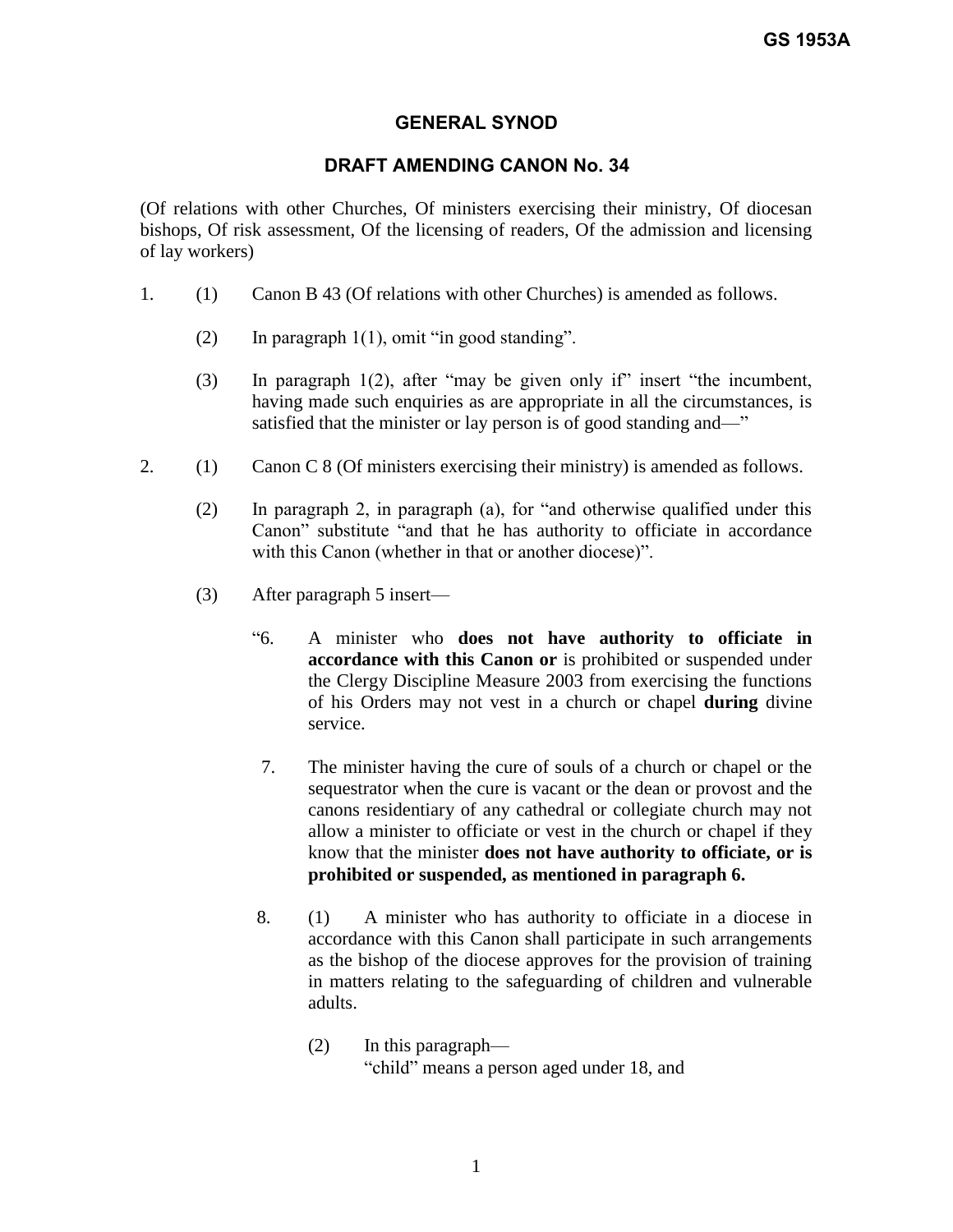"vulnerable adult" has the meaning that it has for the time being in the Safeguarding and Clergy Discipline Measure  $20 - 3$ .

3. After Canon C 29 insert—

### "**C 30 Of safeguarding**

**1 (1) Every bishop shall appoint a person (to be known as the "diocesan safeguarding advisor") to advise the bishop on matters relating to the safeguarding of children and vulnerable adults.**

> **(2) The House of Bishops may by Regulations make further provision about diocesan safeguarding advisors; and the Regulations may, in particular—**

- **(a) make provision as to eligibility for appointment as a diocesan safeguarding advisor;**
- **(b) make provision conferring functions on persons appointed as diocesan safeguarding advisors.**

## **(3) The House of Bishops may by Regulations amend or revoke any Regulations made under this paragraph.**

2. (1) An archbishop may, in a case where the archbishop is satisfied that it is justified in all the circumstances to do so, direct a bishop who holds office in the archbishop's province **or has authority to officiate in a diocese in the archbishop's province in accordance with Canon C8**, or direct the archbishop of the other province, to undergo a risk assessment.

> (2) The bishop of a diocese may, in a case where the bishop is satisfied that it is justified in all the circumstances to do so, direct a priest or deacon who **has authority to officiate in the diocese in accordance with Canon C 8** to undergo a risk assessment.

> (3) A "risk assessment", in relation to an archbishop, bishop, priest or deacon, is an assessment of whether there is a significant risk that the archbishop, bishop, priest or deacon **may**—

- (a) harm a child or vulnerable adult,
- (b) cause a child or vulnerable adult to be harmed,
- (c) put a child or vulnerable adult at risk of harm,
- (d) attempt to harm a child or vulnerable adult, or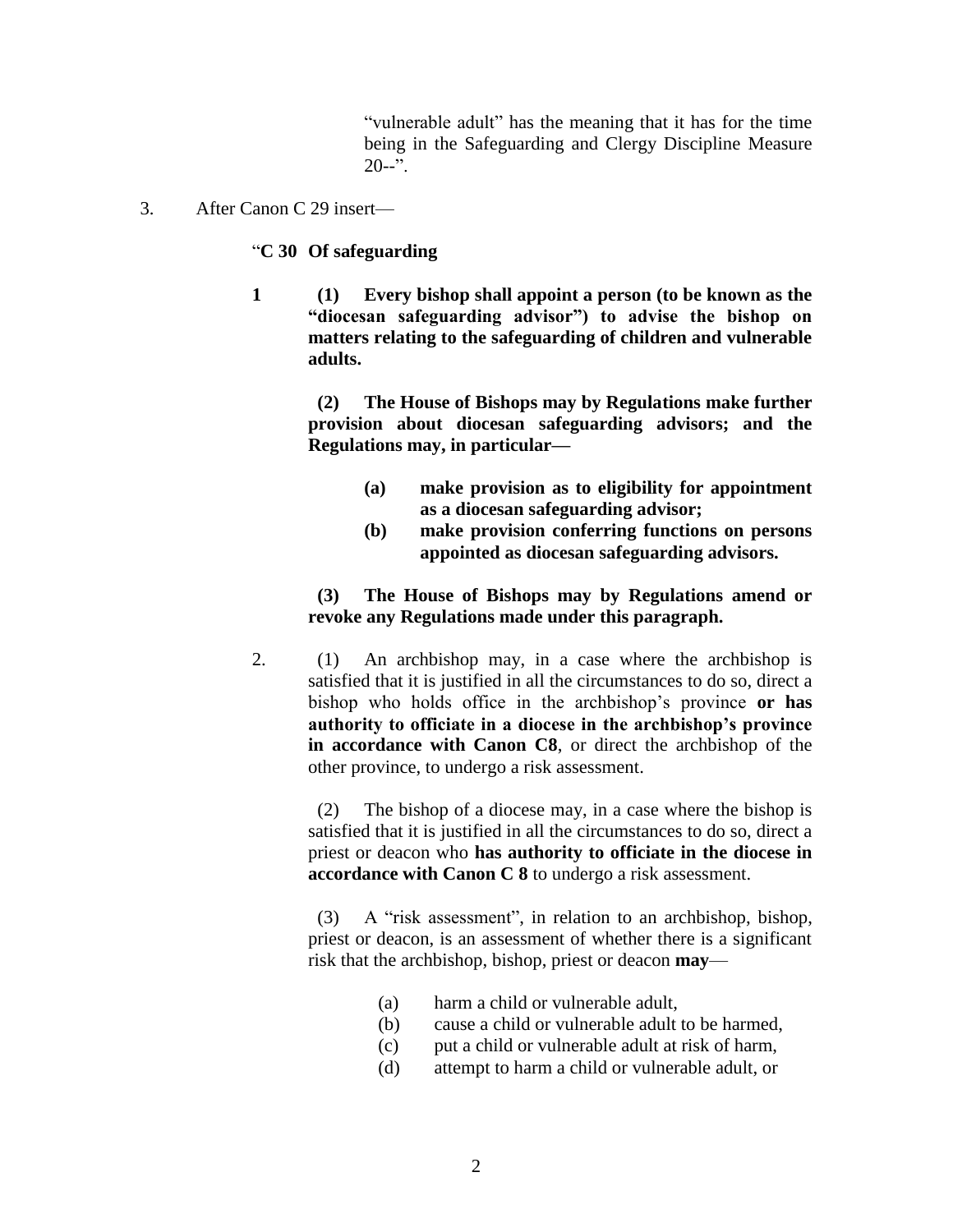(e) incite another person to harm a child or vulnerable adult.

(4) A direction under this paragraph must be in writing and must be accompanied by a written explanation of the reasons why it is being given.

(5) An archbishop, bishop, priest or deacon to whom a direction under this paragraph is given may request the president of tribunals to review the direction.

(6) A request under paragraph (5) must be in writing and must be made before the end of—

- (a) 21 days beginning with the day on which the direction is given, or
- (b) such longer period as the president of tribunals may permit on an application by the archbishop, bishop, priest or deacon.

 (7) In response to a request under paragraph (5), the president of tribunals may—

- (a) uphold the direction to which the request relates, or
- (b) if the president considers the direction to be plainly wrong, revoke it.

 (8) A failure to comply with a direction under this paragraph without reasonable excuse is to be regarded for the purposes of section 8(1) of the Clergy Discipline Measure 2003 as a failure to do an act required by the laws ecclesiastical.

 (9) The archbishop may revoke a direction which the archbishop has given under this paragraph; and the bishop of a diocese may revoke a direction which the bishop has given under this paragraph.

- 3. (1) The House of Bishops **shall** by Regulations make provision about the carrying out of a risk assessment; and the Regulations **must**, in particular, make provision as to—
	- (a) the persons who may carry out a risk assessment;
	- (b) the procedure for carrying out a risk assessment;
	- (c) the procedure for challenging the outcome of a risk assessment.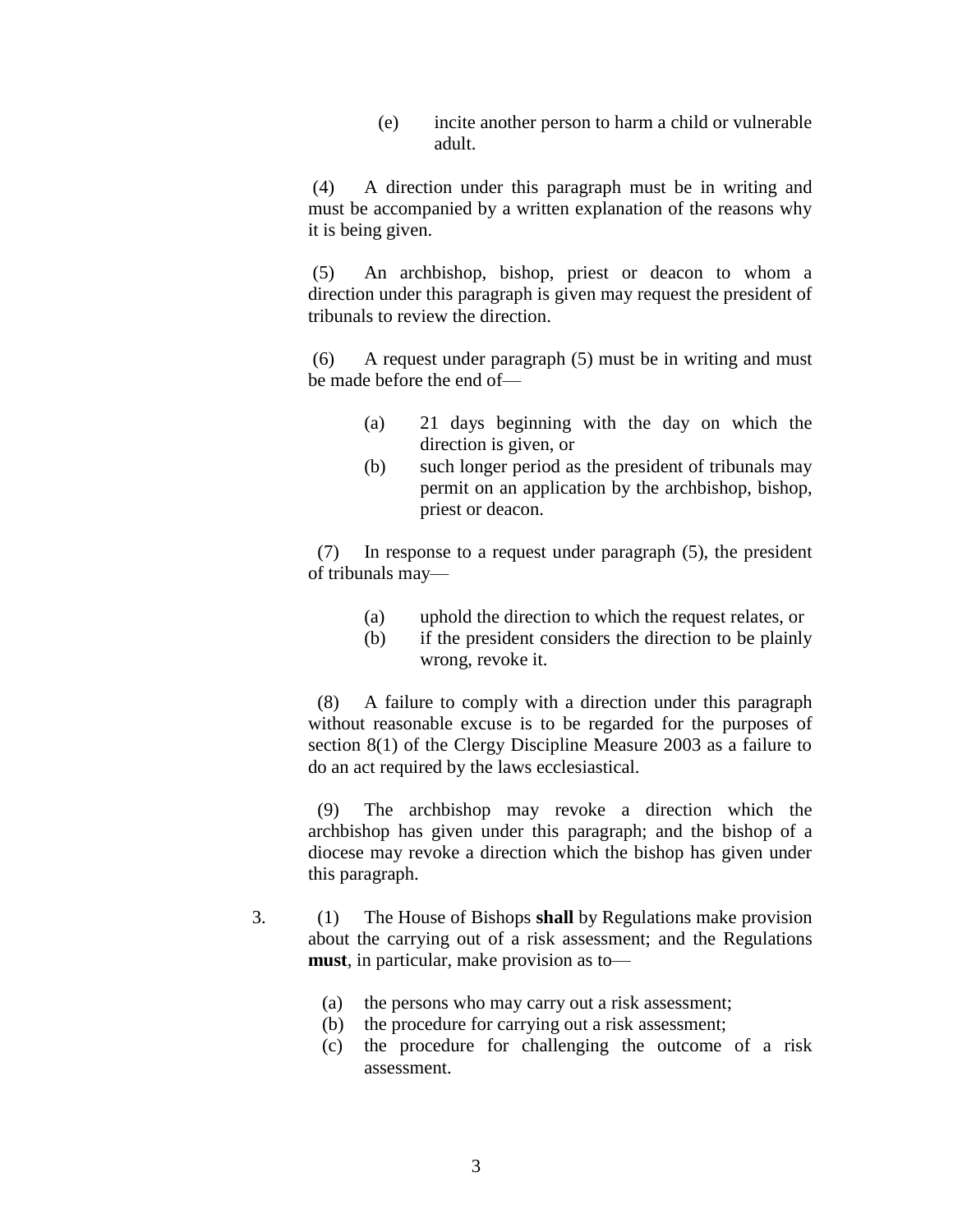(2) The House of Bishops may by Regulations amend or revoke any Regulations made under **this paragraph**.

**(3) Regulations under this paragraph shall be laid before the General Synod and shall not come into operation unless and until they have been approved by the General Synod.**

**(4) Where the Business Committee of the General Synod determines that regulations under this paragraph do not need to be debated by the General Synod then, unless notice is given by a member of the General Synod in accordance with its Standing Orders that the member wishes the regulations to be debated, the regulations shall for the purposes of paragraph (1) be deemed to have been approved by the General Synod.**

- 4. Regulations under this Canon may confer a discretion.
- 5. A reference in this Canon to the president of tribunals is to the president of tribunals for the purposes of the Clergy Discipline Measure 2003; and section 4(3) and (4) of that Measure (delegation of functions) applies to the functions of the president under this Canon.
- 6. In this Canon—

"child" means a person aged under 18, "vulnerable adult" has the meaning that it has for the time being in the Safeguarding and Clergy Discipline Measure 20--."

- 4. (1) Canon E 6 (Of the licensing of readers) is amended as follows.
	- (2) After paragraph 3B insert—
		- "3C. The bishop of a diocese may suspend a licence granted to a reader by giving the person notice in writing, pending a decision on whether to revoke the licence under paragraph 3 or 3B."
	- (3) After paragraph 4 insert—
		- "5. (1) The bishop of a diocese may not license a person to exercise the office of reader in the diocese unless the bishop is satisfied that the person has undergone suitable training in matters relating to the safeguarding of children and vulnerable adults.

(2) The bishop of a diocese shall ensure that there are arrangements in place for providing persons licensed to exercise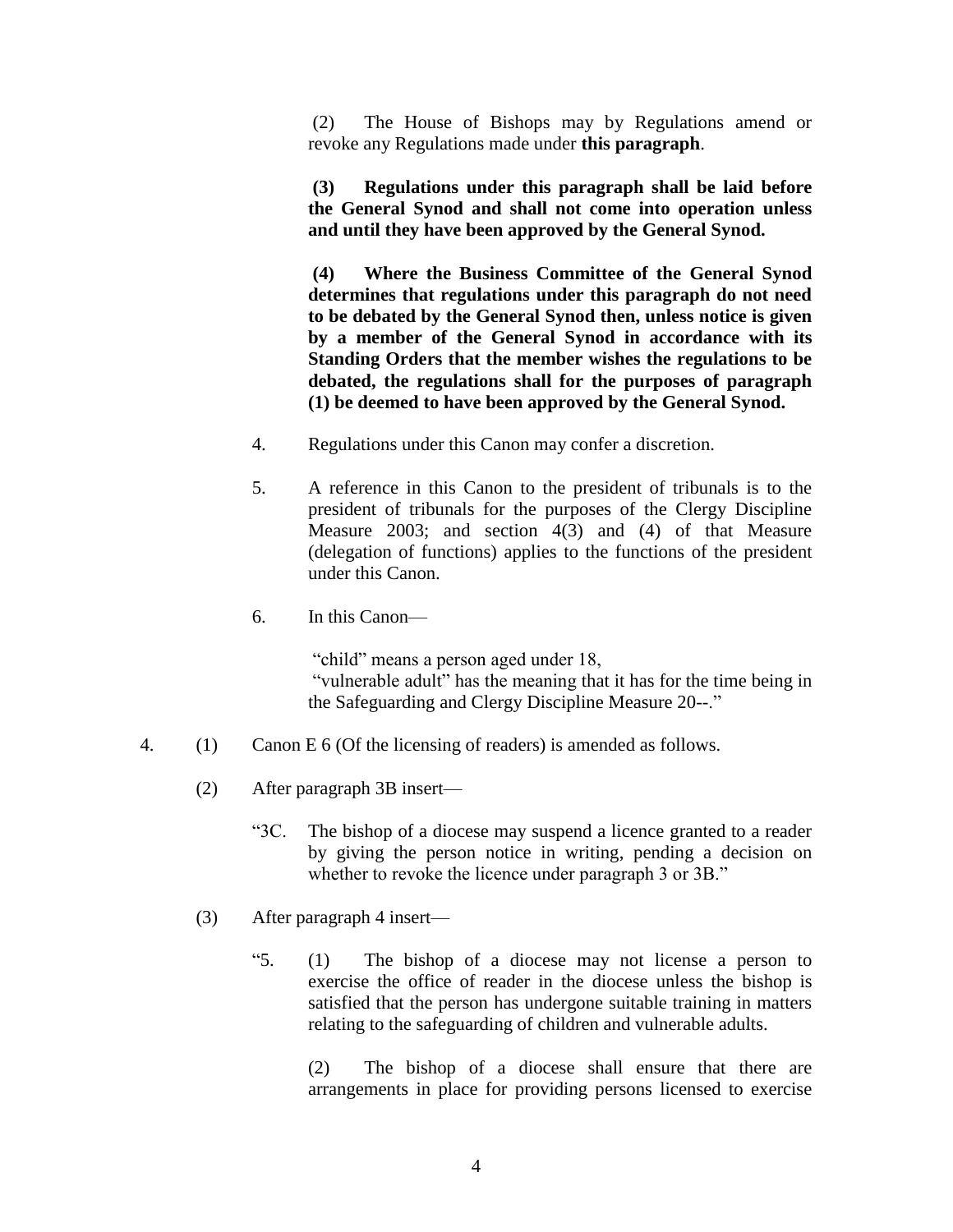the office of reader in the diocese with suitable training in matters relating to the safeguarding of children and vulnerable adults.

- 6. (1) A person is disqualified from exercising the office of reader in any diocese if the person—
	- (a) has been convicted of an offence mentioned in Schedule 1 to the Children and Young Persons Act 1933, or
	- (b) is included in a barred list (within the meaning of the Safeguarding Vulnerable Groups Act 2006).

 (2) Accordingly, the bishop of a diocese may not license a person who is disqualified under paragraph (1) to exercise the office of reader; and where a person who is so licensed is disqualified under paragraph (1), the bishop shall revoke the licence by giving the person notice in writing.

 (3) The bishop of a diocese may waive a person's disqualification under paragraph (1)(a) by giving the person notice in writing; and where the bishop does so, sub-paragraph (2) does not apply in that person's case to the extent necessary for giving effect to the notice.

## **(4) A notice under paragraph (3) must specify the bishop's reasons for giving the waiver.**

- **(5) A waiver under paragraph (3)—**
	- **(a) is of unlimited duration, and**
	- **(b) has effect in every diocese.**

 **(6) Before giving a waiver under paragraph (3), the bishop must consult—**

- **(a) the diocesan safeguarding advisor, and**
- **(b) such other persons as the bishop considers appropriate.**

 (7) On giving a notice under paragraph (3), the bishop shall give a copy to the registrar of the diocese for filing in the diocesan registry.

- **7 (1) This paragraph applies where—**
	- **(a) a person who is licensed to exercise the office of reader in a diocese is arrested on suspicion of**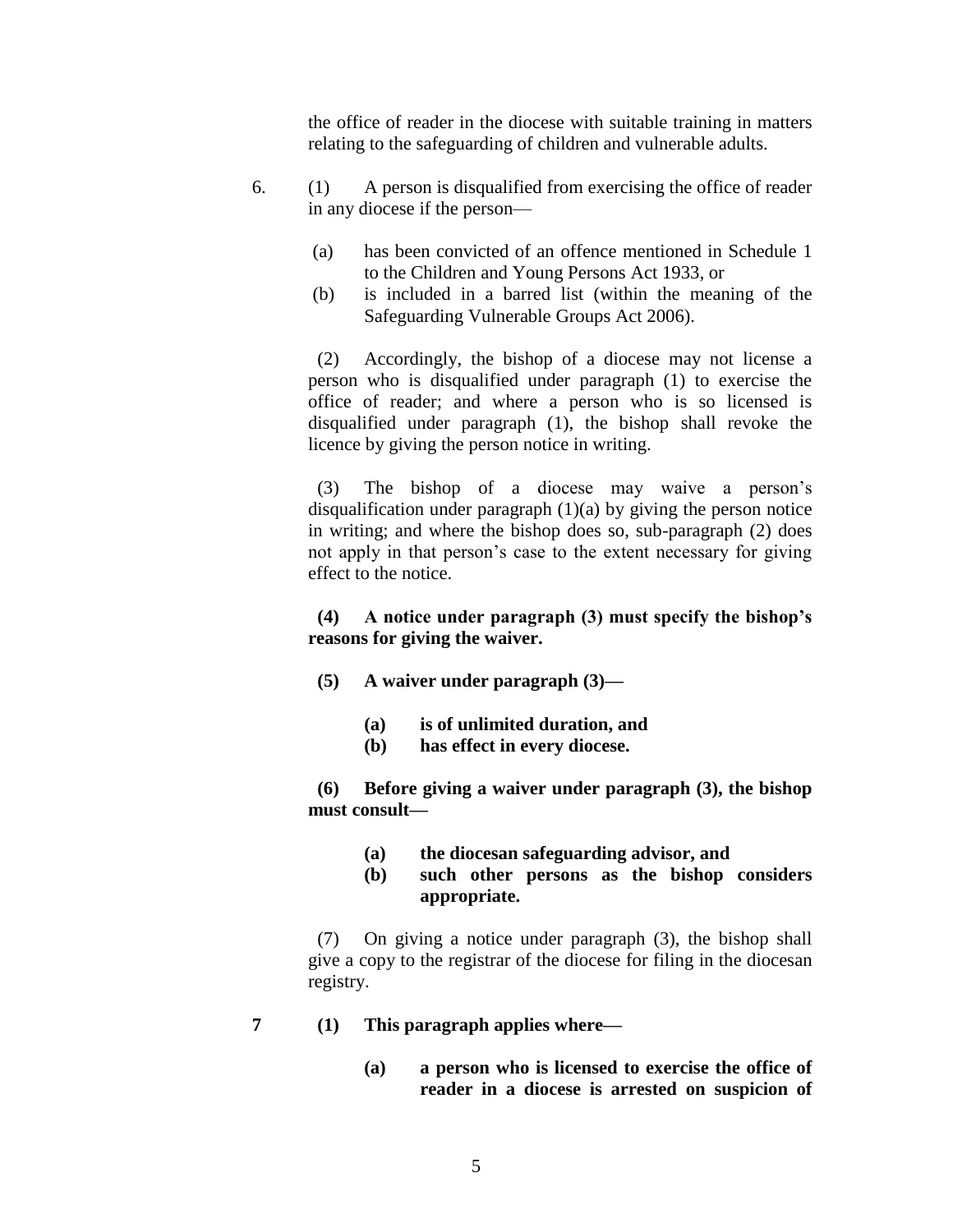**committing an offence mentioned in Schedule 1 to the Children and Young Persons Act 1933 or is charged with such an offence without being arrested, or**

**(b) the bishop of a diocese is satisfied, on the basis of information provided by a local authority or the police, that a person who is so licensed in the diocese presents a significant risk of harm.**

**(2) The bishop of the diocese may suspend the person's licence by giving the person notice in writing.**

 **(3) The bishop may revoke a suspension under this paragraph by giving the person notice in writing.**

 **(4) For the purposes of paragraph (1)(b), a person presents a significant risk of harm if there is a significant risk that the person may—**

- **(a) harm a child or vulnerable adult,**
- **(b) cause a child or vulnerable adult to be harmed,**
- **(c) put a child or vulnerable adult at risk of harm,**
- **(d) attempt to harm a child or vulnerable adult, or**
- **(e) incite another person to harm a child or vulnerable adult.**

 **(5) Before suspending a person in reliance on paragraph (1)(b), or revoking a suspension made in reliance on paragraph (1)(b), a bishop must consult—**

- **(a) the diocesan safeguarding advisor, and**
- **(b) such other persons as the bishop considers appropriate.**

 **(6) Where, in reliance on paragraph (1)(a), a notice of suspension is given under paragraph (2) and the suspension has not been revoked under paragraph (3), the suspension continues until the earlier of—**

- **(a) the expiry of three months beginning with the day on which the notice is given, and**
- **(b) the conclusion of the matter.**

 **(7) If, in the case of a suspension made in reliance on paragraph (1)(a), the matter is not concluded before the expiry of the period referred to in paragraph (6)(a), a further notice of**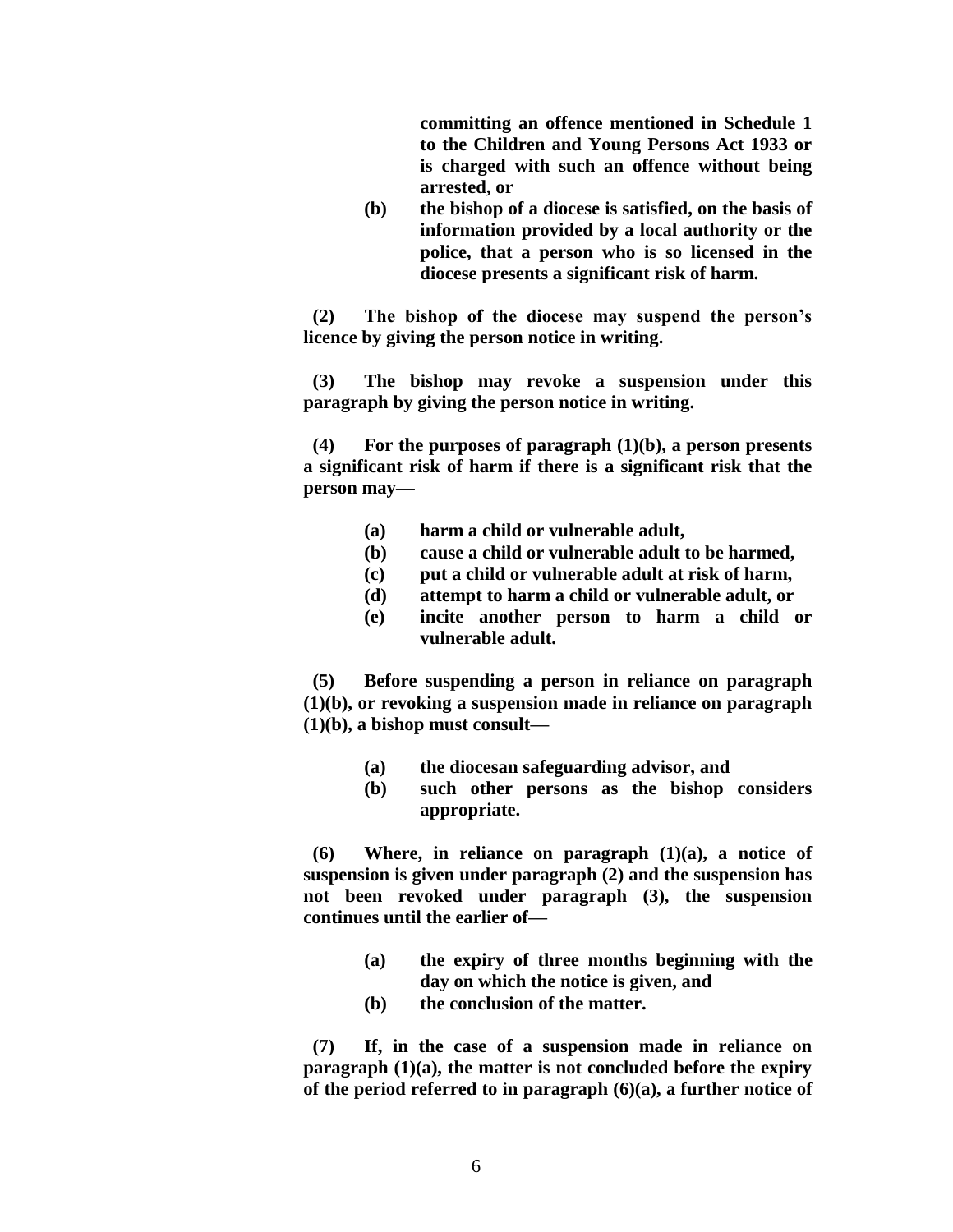**suspension may be given under paragraph (2) to the person; and paragraph (6) applies to the further suspension as it applied to the earlier suspension or suspensions.**

 **(8) Where, in reliance on paragraph (1)(b), a notice of suspension is given under paragraph (2) and the suspension has not been revoked under paragraph (3), the suspension continues until the expiry of three months beginning with the day on which the notice is given.**

 **(9) In the case of a suspension made in reliance on paragraph (1)(b), a further notice of suspension may be given under paragraph (2); and paragraph (8) applies to the further suspension as it applied to the earlier suspension or suspensions.**

**(10) Having served a notice of suspension or revocation under this paragraph, the bishop shall give each of the following written notification—**

- **(a) the archdeacon of each archdeaconry in the diocese,**
- **(b) the rural dean or the area dean of each deanery in which the person is licensed to exercise his office,**
- **(c) the clergy who hold office in each parish in which the person is so licensed,**
- **(d) the churchwardens of each parish in which the person is so licensed,**
- **(e) each suffragan bishop of the diocese,**
- **(f) the registrar of the diocese,**
- **(g) the diocesan safeguarding advisor, and**
- **(h) such other persons as the bishop considers appropriate.**

**(11) The registrar shall file the notification given under paragraph (10)(f) in the diocesan registry.**

**(12) For the purposes of this paragraph, a matter is concluded when—**

- **(a) a decision is taken not to charge the person with the offence in question, or**
- **(b) where the person is charged with the offence, the proceedings for the offence are concluded.**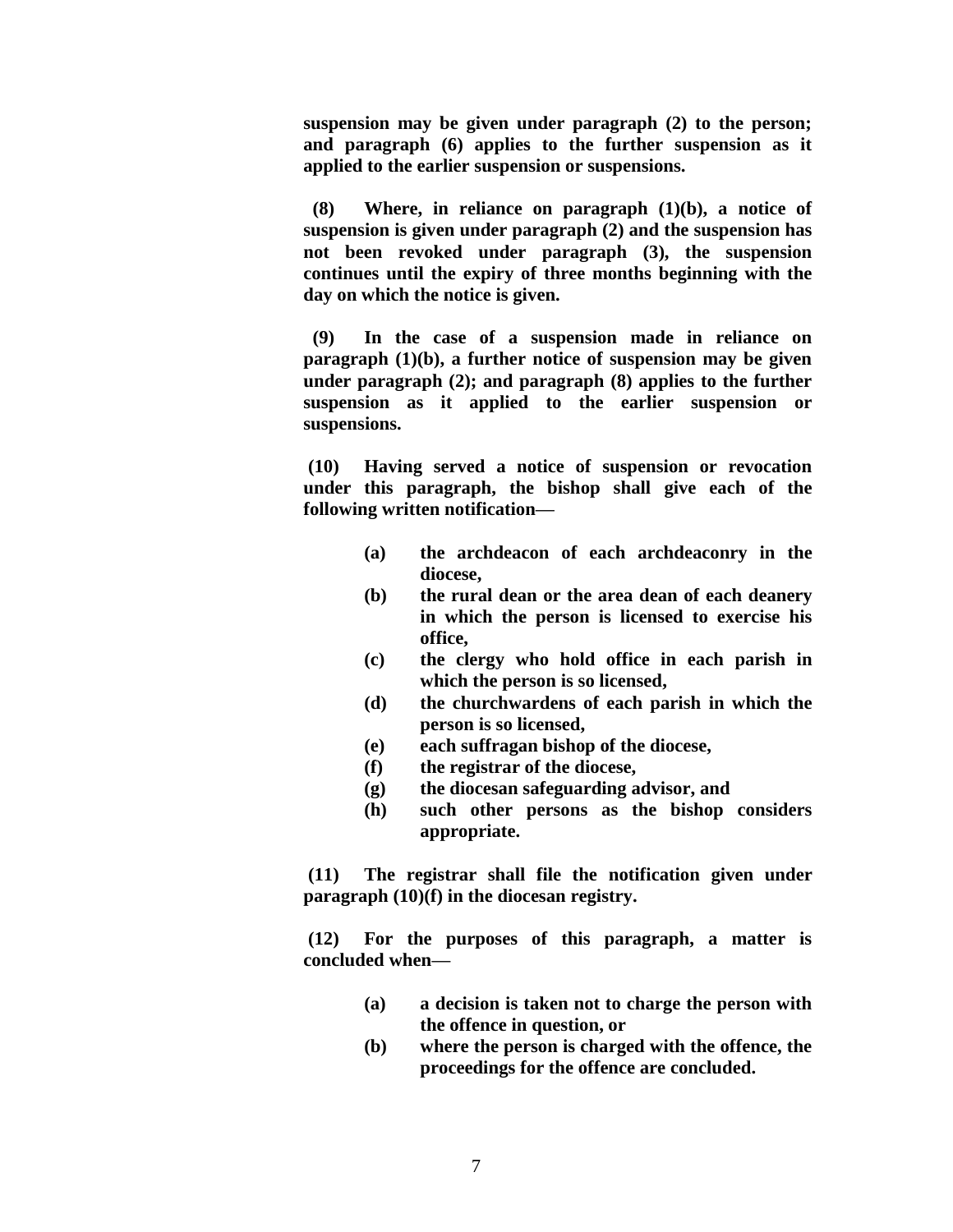**8 (1) A person to whom a notice of suspension is given under paragraph 7(2) may appeal against the suspension to the president of tribunals.**

 **(2) On an appeal under this paragraph, the president of tribunals may, within 28 days following the lodging of the appeal, either confirm or revoke the suspension.**

- **9 A person whose licence to exercise the office of reader is revoked or suspended may not vest in a church or chapel during divine service.**
- **10 In this Canon—**

**"child" means a person aged under 18, and "vulnerable adult" has the meaning that it has for the time being in the Safeguarding and Clergy Discipline Measure 20--".**

- 5. (1) Canon E 8 (Of the admission and licensing of lay workers) is amended as follows.
	- (2) After paragraph 5B insert—
		- "5C. The bishop of a diocese may suspend a licence granted to a lay worker by giving the person notice in writing, pending a decision on whether to revoke the licence under paragraph 5 or 5B."
	- (3) After paragraph 6 insert—
		- "7 (1) The bishop of a diocese may not license a person as a lay worker unless the bishop is satisfied that the person has undergone suitable training in matters relating to the safeguarding of children and vulnerable adults.

(2) The bishop of a diocese shall ensure that there are arrangements in place for ensuring that persons licensed as lay workers in the diocese are provided with suitable training in matters relating to the safeguarding of children and vulnerable adults.

8. (1) A person is disqualified from serving as a lay worker in any diocese if the person—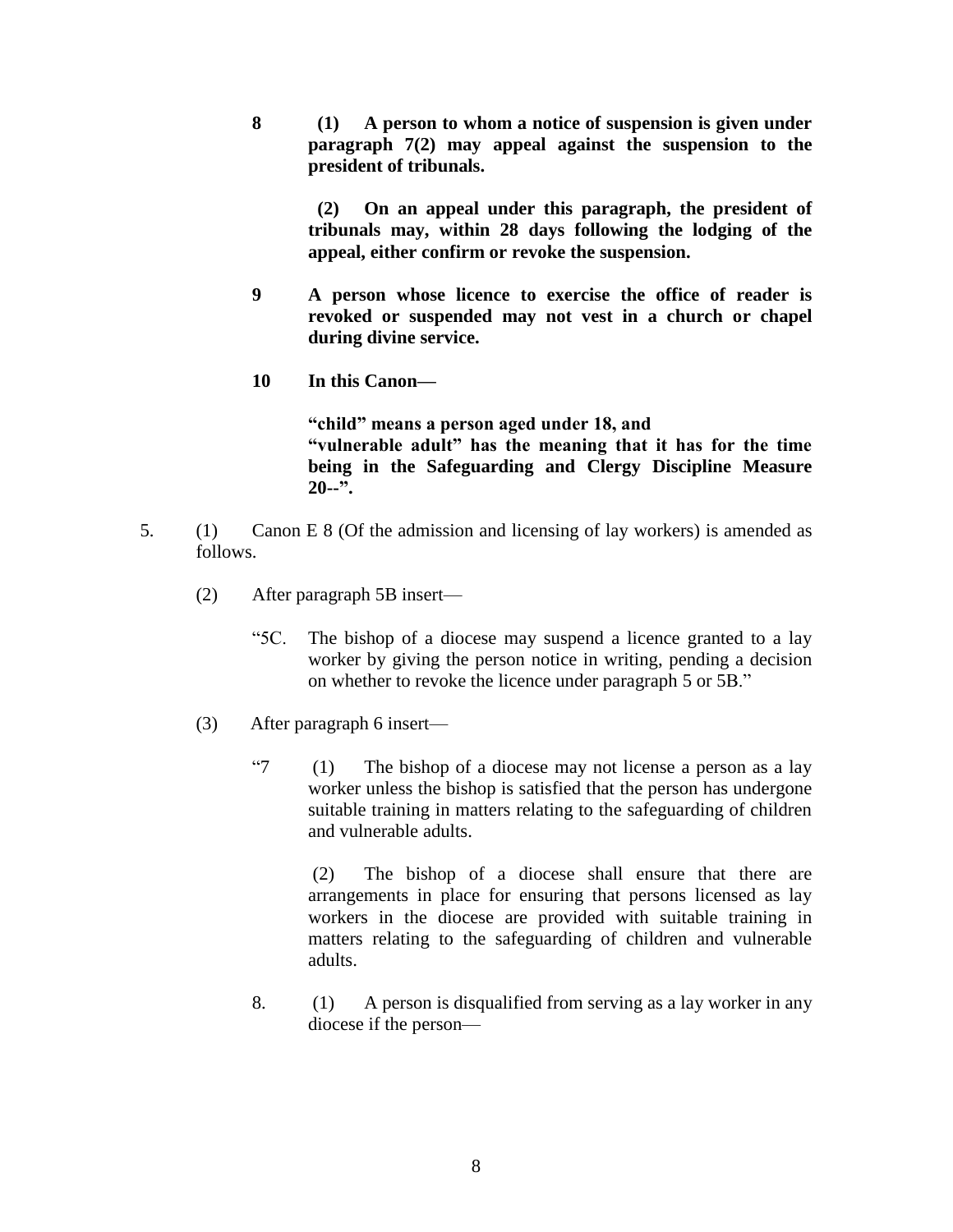- (a) has been convicted of an offence mentioned in Schedule 1 to the Children and Young Persons Act 1933, or
- (b) is included in a barred list (within the meaning of the Safeguarding Vulnerable Groups Act 2006).

(2) Accordingly, the bishop of a diocese may not license a person who is disqualified under paragraph (1) to serve as a lay worker; and where a person who is so licensed is disqualified under paragraph (1), the bishop shall revoke the licence by giving the person notice in writing.

(3) The bishop of a diocese may waive a person's disqualification under paragraph (1)(a) by giving the person notice in writing; and where the bishop does so, sub-paragraph (2) does not apply in that person's case to the extent necessary for giving effect to the notice.

**(4) A notice under paragraph (3) must specify the bishop's reasons for giving the waiver.**

- **(5) A waiver under paragraph (3)—**
	- **(a) is of unlimited duration, and**
	- **(b) has effect in every diocese.**

**(6) Before giving a waiver under paragraph (3), the bishop must consult—**

- **(a) the diocesan safeguarding advisor, and**
- **(b) such other persons as the bishop considers appropriate.**

(7) On giving a notice under paragraph (3), the bishop shall give a copy to the registrar of the diocese for filing in the diocesan registry.

- 
- **9 (1) This paragraph applies where—**
	- **(a) a person who is licensed to serve as a lay worker in a diocese is arrested on suspicion of committing an offence mentioned in Schedule 1 to the Children and Young Persons Act 1933 or is charged with such an offence without being arrested, or**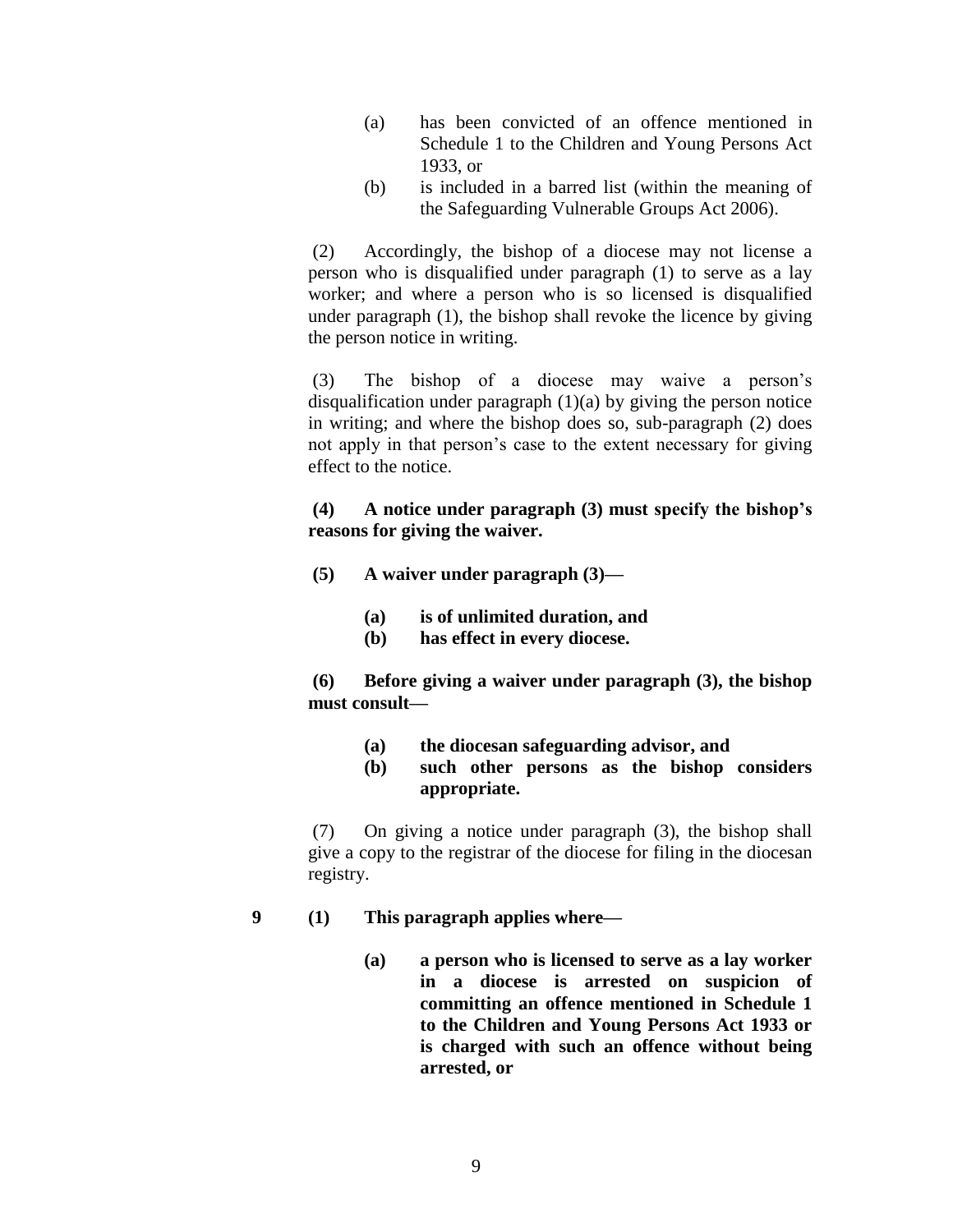**(b) the bishop of a diocese is satisfied, on the basis of information provided by a local authority or the police, that a person who is so licensed in the diocese presents a significant risk of harm.**

**(2) The bishop of the diocese may suspend the person's licence by giving the person notice in writing.**

**(3) The bishop may revoke a suspension under this paragraph by giving the person notice in writing.**

**(4) For the purposes of paragraph (1)(b), a person presents a significant risk of harm if there is a significant risk that the person may—**

- **(a) harm a child or vulnerable adult,**
- **(b) cause a child or vulnerable adult to be harmed,**
- **(c) put a child or vulnerable adult at risk of harm,**
- **(d) attempt to harm a child or vulnerable adult, or**
- **(e) incite another person to harm a child or vulnerable adult.**

 **(5) Before suspending a person in reliance on paragraph (1)(b), or revoking a suspension made in reliance on paragraph (1)(b), a bishop must consult—**

- **(a) the diocesan safeguarding advisor, and**
- **(b) such other persons as the bishop considers appropriate.**

 **(6) Where, in reliance on paragraph (1)(a), a notice of suspension is given under paragraph (2) and the suspension has not been revoked under paragraph (3), the suspension continues until the earlier of—**

- **(a) the expiry of three months beginning with the day on which the notice is given, and**
- **(b) the conclusion of the matter.**

 **(7) If, in the case of a suspension made in reliance on paragraph (1)(a), the matter is not concluded before the expiry of the period referred to in paragraph (6)(a), a further notice of suspension may be given under paragraph (2) to the person; and paragraph (6) applies to the further suspension as it applied to the earlier suspension or suspensions.**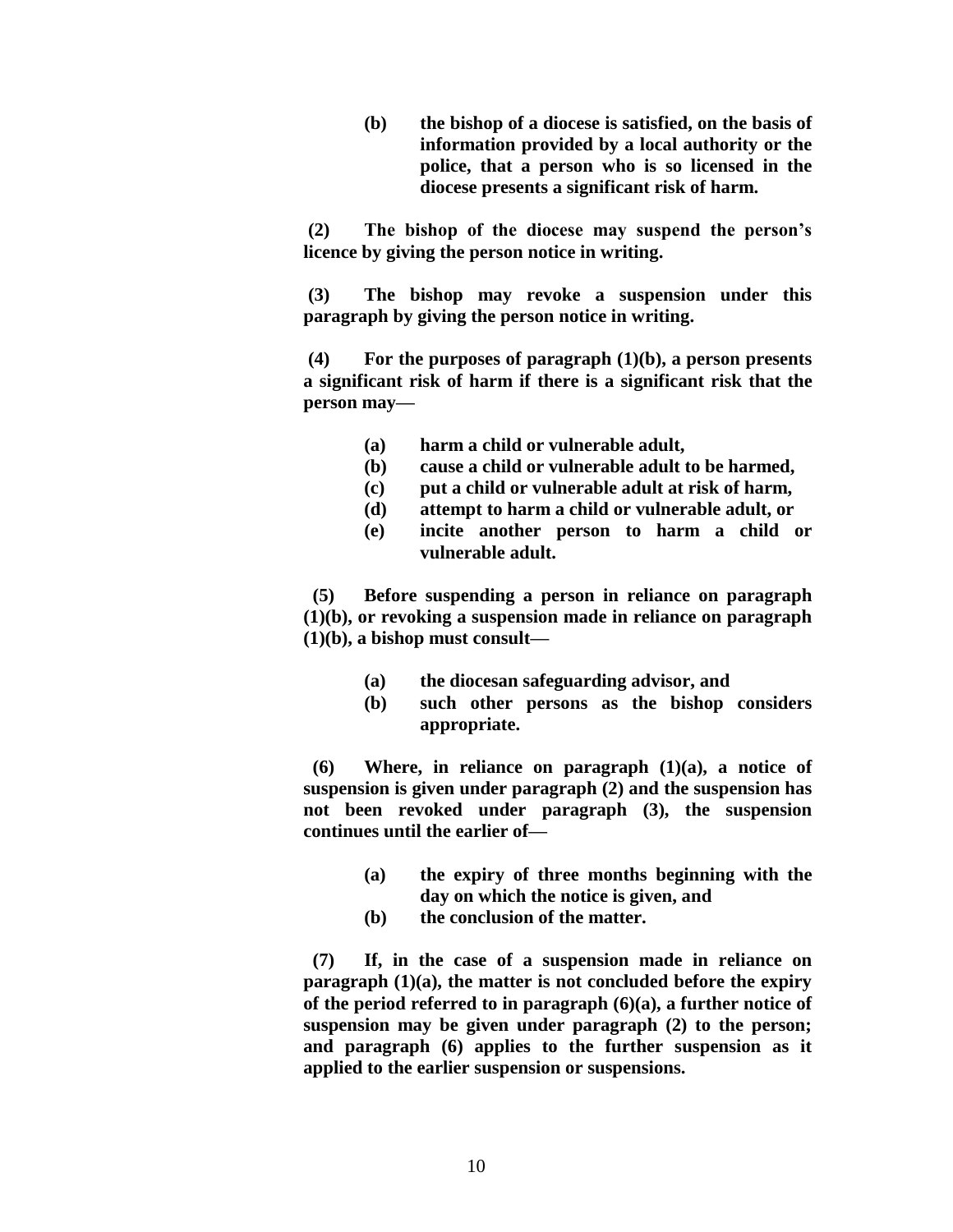**(8) Where, in reliance on paragraph (1)(b), a notice of suspension is given under paragraph (2) and the suspension has not been revoked under paragraph (3), the suspension continues until the expiry of three months beginning with the day on which the notice is given.**

 **(9) In the case of a suspension made in reliance on paragraph (1)(b), a further notice of suspension may be given under paragraph (2) to the person; and paragraph (8) applies to the further suspension as it applied to the earlier suspension or suspensions.**

**(10) Having served a notice of suspension or revocation under this paragraph, the bishop shall give each of the following written notification—**

- **(a) the archdeacon of each archdeaconry in the diocese,**
- **(b) the rural dean or the area dean of each deanery in which the person is licensed to serve as a lay worker,**
- **(c) the clergy who hold office in each parish in which the person is so licensed,**
- **(d) the churchwardens of each parish in which the person is so licensed,**
- **(e) each suffragan bishop of the diocese,**
- **(f) the registrar of the diocese,**
- **(g) the diocesan safeguarding advisor, and**
- **(h) such other persons as the bishop considers appropriate.**

**(11) The registrar shall file the notification given under paragraph (10)(f) in the diocesan registry.**

**(12) For the purposes of this paragraph, a matter is concluded when—**

- **(a) a decision is taken not to charge the person with the offence in question, or**
- **(b) where the person is charged with the offence, the proceedings for the offence are concluded.**
- **10 (1) A person to whom a notice of suspension is given under paragraph 9(2) may appeal against the suspension to the president of tribunals.**